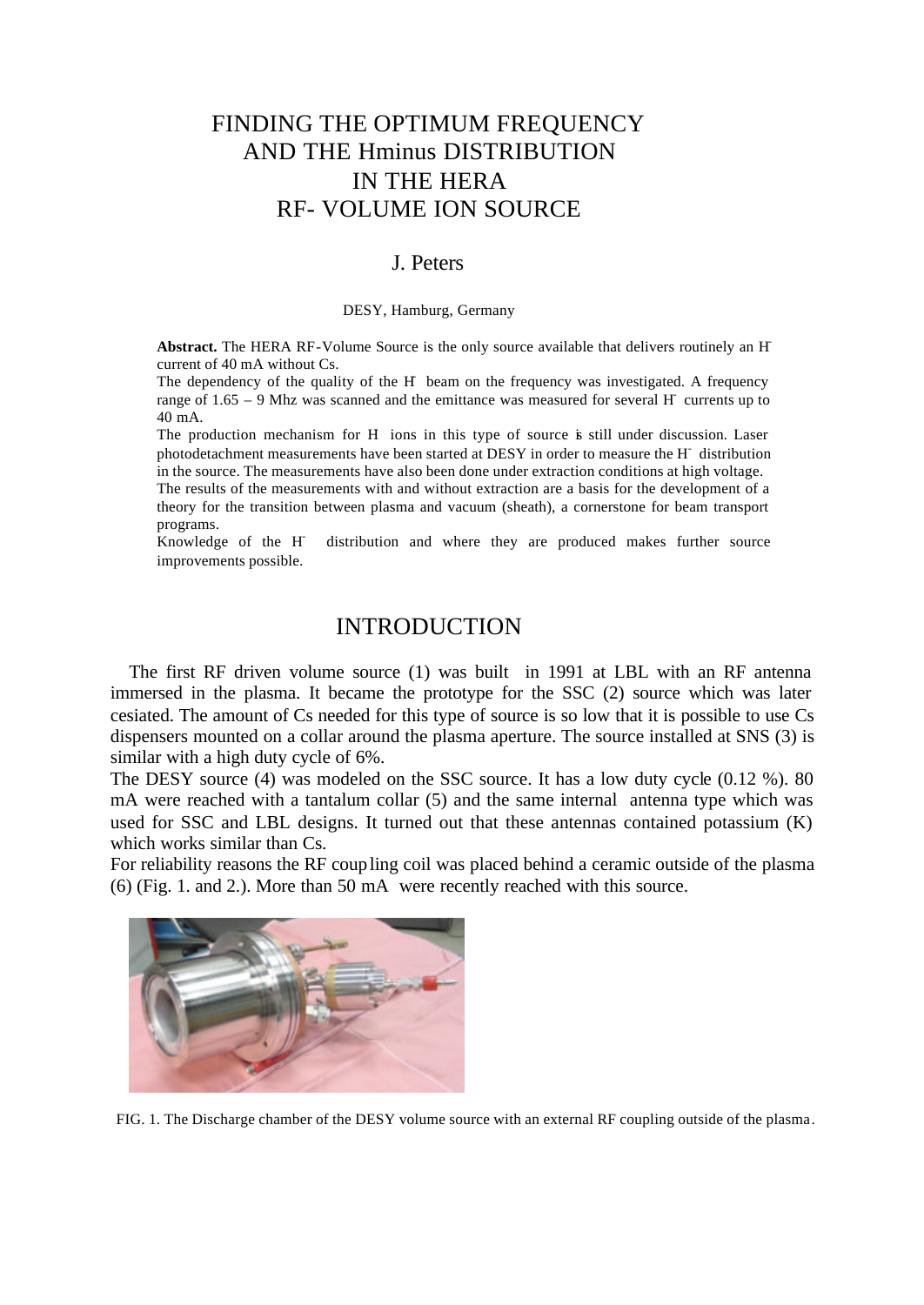

FIG. 2. Filter field magnets, collar, and plasma aperture of the DESY volume source.

The lifetime of the system is more than a year compared to  $500 - 700$  for a filament system. The RF volume source works best with a starter system. At DESY a tandem source is used for this purpose.

# Finding the optimum frequency for an RF volume source

Accelerator users need a maximum  $H^{-}$  current and a low beam emittance. For a low emittance, the H  $^{-}$  have to be delivered at a low plasma temperature. According to the volume process a high  $H^*$ <sub>2</sub> production is necessary for a maximum  $H^-$  current. There are at least two reasons for a frequency dependence :

1.) The optimum energy level for producing  $H^*_{2}$  has to be reached in half a period. When the time is too short (frequency too high) it is possible to increase the input power but this increases the plasma temperature.

2.) The plasma penetration is different due to the frequency dependent skin effect.

# Determining the parameters of the RF coupling coil

The magnetic field H and the electric field E inside of a coil (see Fig. 5.) can be expressed



FIG. 3. Schematic of RF source, showing RF discharge chamber, coil , coil voltage drop and fields

with the following  $(7)$ :

$$
H = J_{RF} \frac{N_{COL}}{\sqrt{l_{COL}^2 + 4R_{COL}}}
$$

$$
E = \frac{1}{2} r \omega B_0 \sin \omega t
$$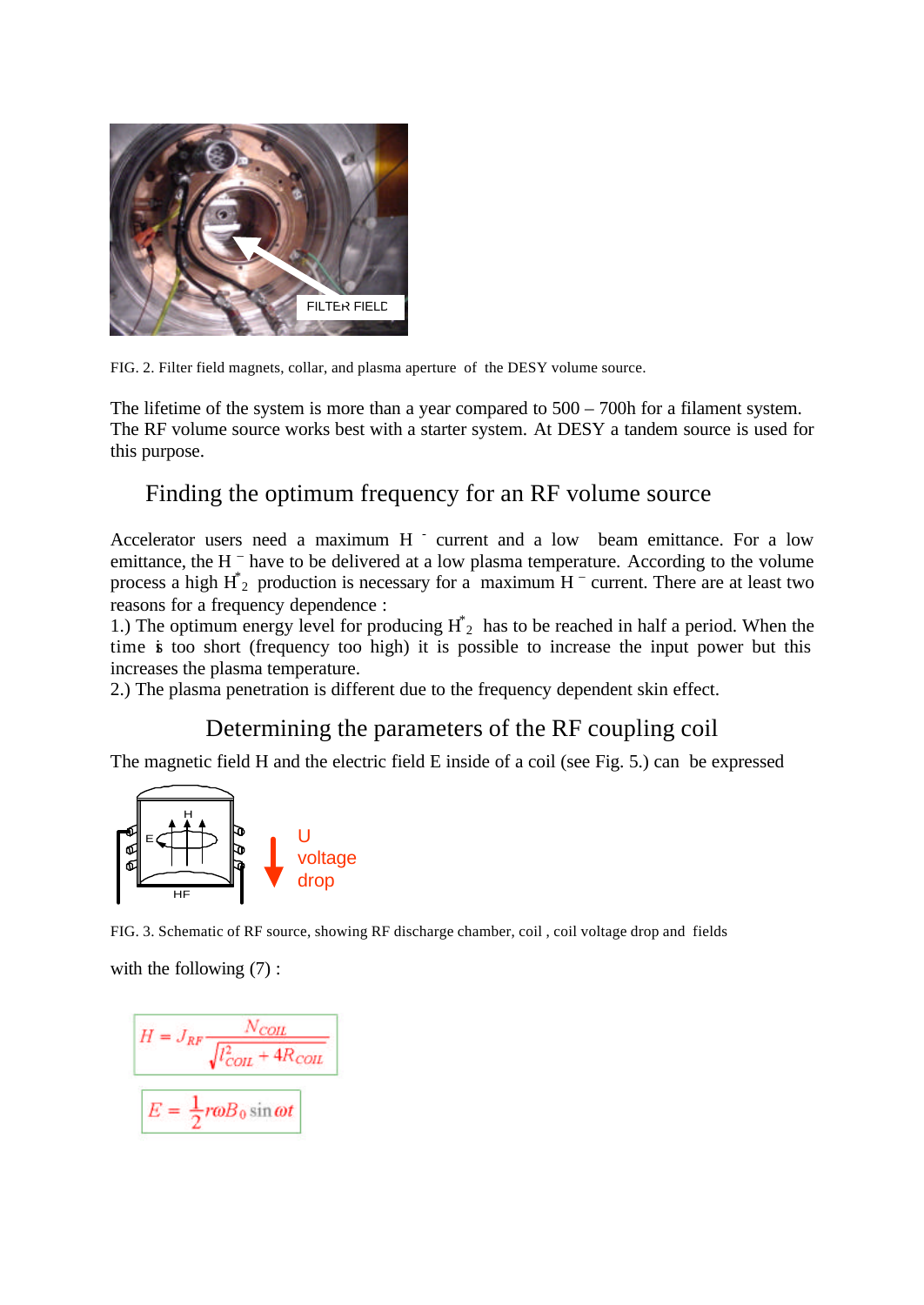where  $\text{E}_{\text{OL}}$  and  $\text{R}_{\text{COL}}$  are the length and the radius of the coil. N<sub>COIL</sub> is the number of coil windings.  $I_{RF}$  is the current delivered to the source by the transmitter and the transforming network. The electric field depends on the magnetic induction  $B_0 = \mu$  H and r the radial distance from the center of the coil. The voltage drop over the coil depends on the frequency ω and the inductance L. The dependenc is given by :

 $U = J_{RF}$   $\omega L$ ;  $L \approx N_{COL}^2$ 

The electric field produced by this drop can be reduced by using special winding techniques. A high field will disturb the plasma. It is important to note that the H field depends linearly but the voltage drop quadraticly, on the number of windings

# Coupling of the transmitter power to the plasma

The cooperation between DESY and Frankfurt University made it possible to bring a transmitter tunable with four coils and a capacitor in the range between 1-13 MHz to DESY. A coupling box with a variable transformer and a tunable capacitor (Cres ) was built by DESY. Cres forms together with the coil inductance a series resonance circuit (Fig. 4.). The power delivered to the source is influenced by the skin effect, parasitic capacitances and the proximity effect. Power measurements were done with a dual directional coupler. Measurements directly at the coil turned out to be very difficult due to the nonlinear characteristic of the source load and the phase sensitivity of the parameters.



FIG. 4. Coupling of the RF transmitter to the source

# H <sup>-</sup> Current vs. RF power for different Frequencies

Fig. 5. shows the frequency and RF power dependence of the H current. It turns out that with the set up used a frequency range between 2 MHz and less than 4 MHz demonstrates the best power efficiency. For higher frequencies the plasma penetration is reduced due to the skin effect, the voltage drop over the coil increases, parasitic capacitances and the proximity effect become more effective. In the low frequency range the voltage drop and the electrical field is reduced. These two effects can be compensated partly by a higher number of windings.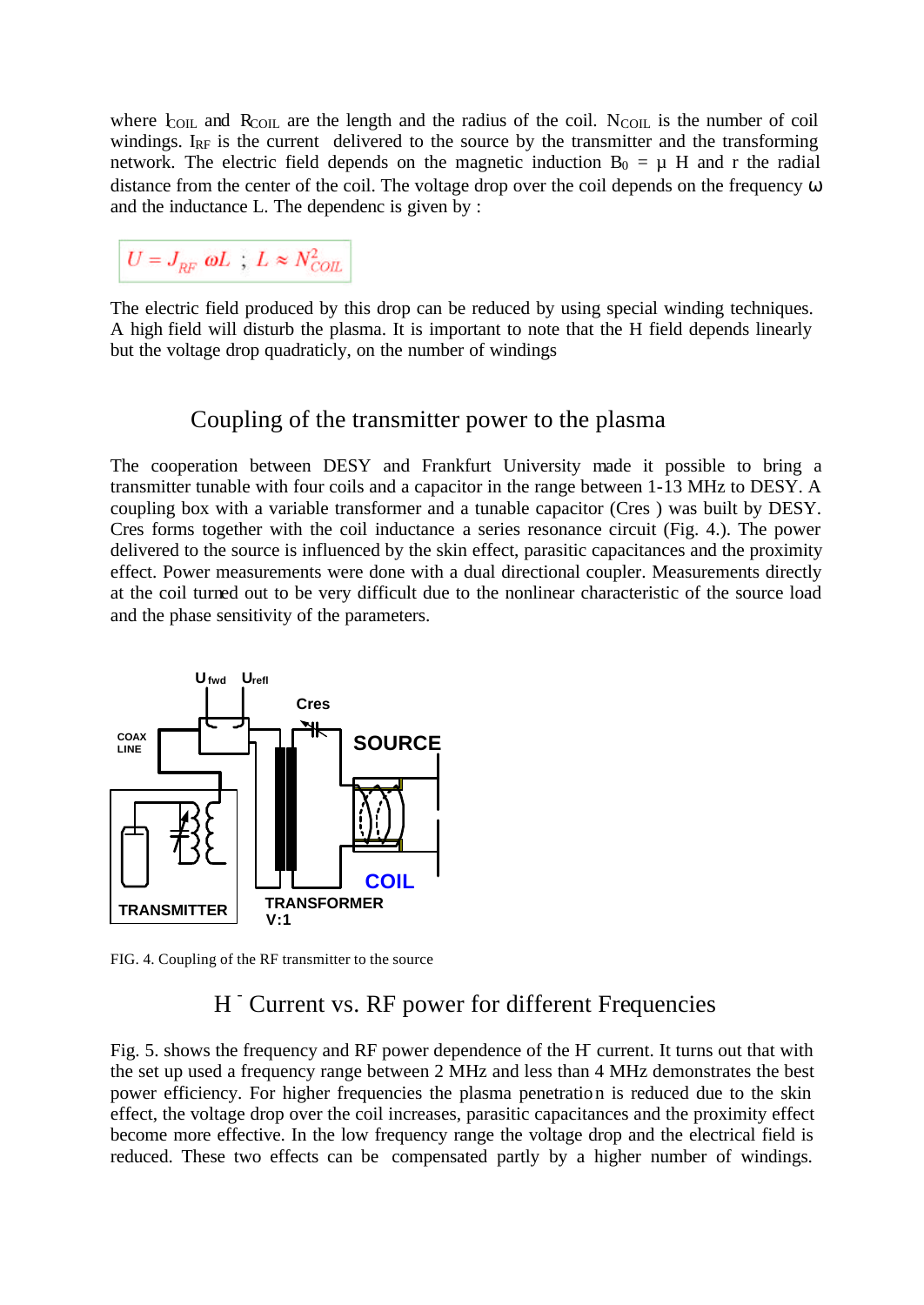Unfortunately it is not possible to compare these measurements with those of the SNU (8) (13,56 MHz) and the two ECR type sources at SACLAY (9) and Yamaguchi University (10) both at 2.54 GHz, because their RF power and the currents are much lower.



FIG. 5. Frequency and RF power dependence of the  $H^{-}$  current

### Measurement of the emittance vs. frequency

Fig. 6. shows the frequency and H  $\overline{ }$  current dependence of the 90% rms emittance. The dependence on the  $H^{-}$  current was used for comparison because this is a parameter which can be measured easily. The curves demonstrate almost the same characteristics. This might be due to a slight change in the position of the beam. Only the 3.54 MHz curve seems to be different. Note that it is difficult to keep all parameters during the long emittance measurements constant. Especially the gas pressure and the tuning of the series resonance seem to be very sensitive.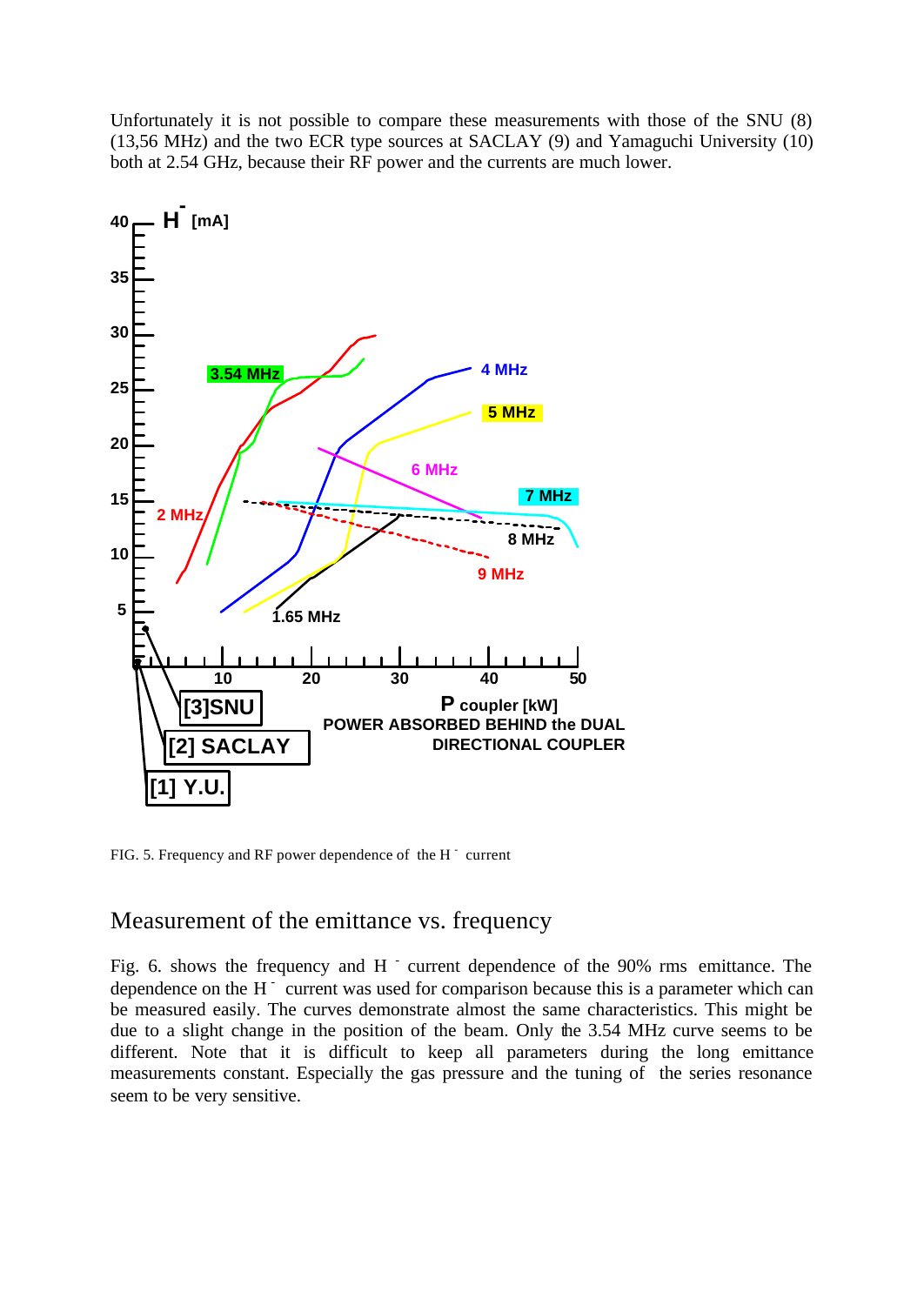

FIG. 6. Frequency and  $H^{-}$  current dependence of the rms emittance

# H <sup>-</sup> Current vs. RF power for different frequencies and numbers of windings

Coils with 6.5, 20 and 40 windings were used in order to measure the frequency dependence of the H current (see Fig. 7.). It was not possible to get a stable performance of the source for all coils at higher frequencies.

A power of 26 kW was reached for all coils at the frequencies 1.65 MHz and 2 MHz (Fig. 8). This made it possible to plot the frequency dependence of the  $H<sup>-</sup>$  current with the number of windings as parameter and the winding dependence with two frequencies as parameter. Fig. 9. demonstrates the improvement of performance at lower frequencies with the number of windings (H~N<sub>COIL</sub>). It was not possible to reach the 6.5 wdg. values. In Fig. 10. the reduction of the H <sup>-</sup> current due to the voltage drop  $U~N_{\text{COL}}^2$  is demonstrated. It reaches values of U∼18 kV.

In further experiments a shielding of the electrical field will be applied.

Adding up all improvements and using a high power transmitter we were able to reach a peak H<sup>-</sup> current of 61 mA with an average of 58 mA (see Fig. 11).



FIG. 7. RF coupling coils with 6.5 and 40 windings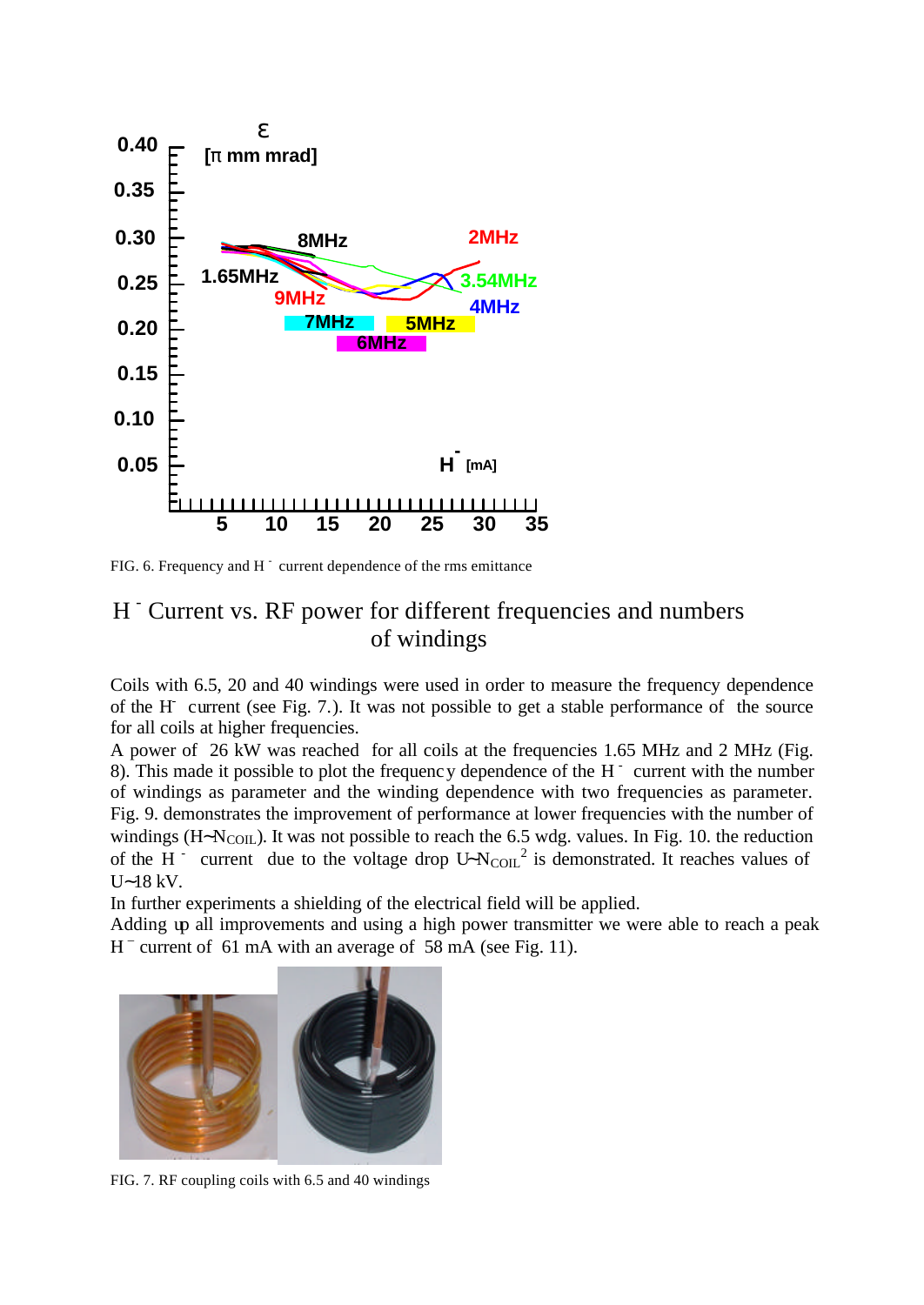

FIG. 8. H<sup>-</sup> current dependence on RF power and the number of windings.



FIG. 9. H current dependence on frequency FIG. 10. H at  $26$  kW



FIG. 10.  $H^{\dagger}$  current dependence on the number with the number of windings as parameter<br>at 26 kW<br>at 26 kW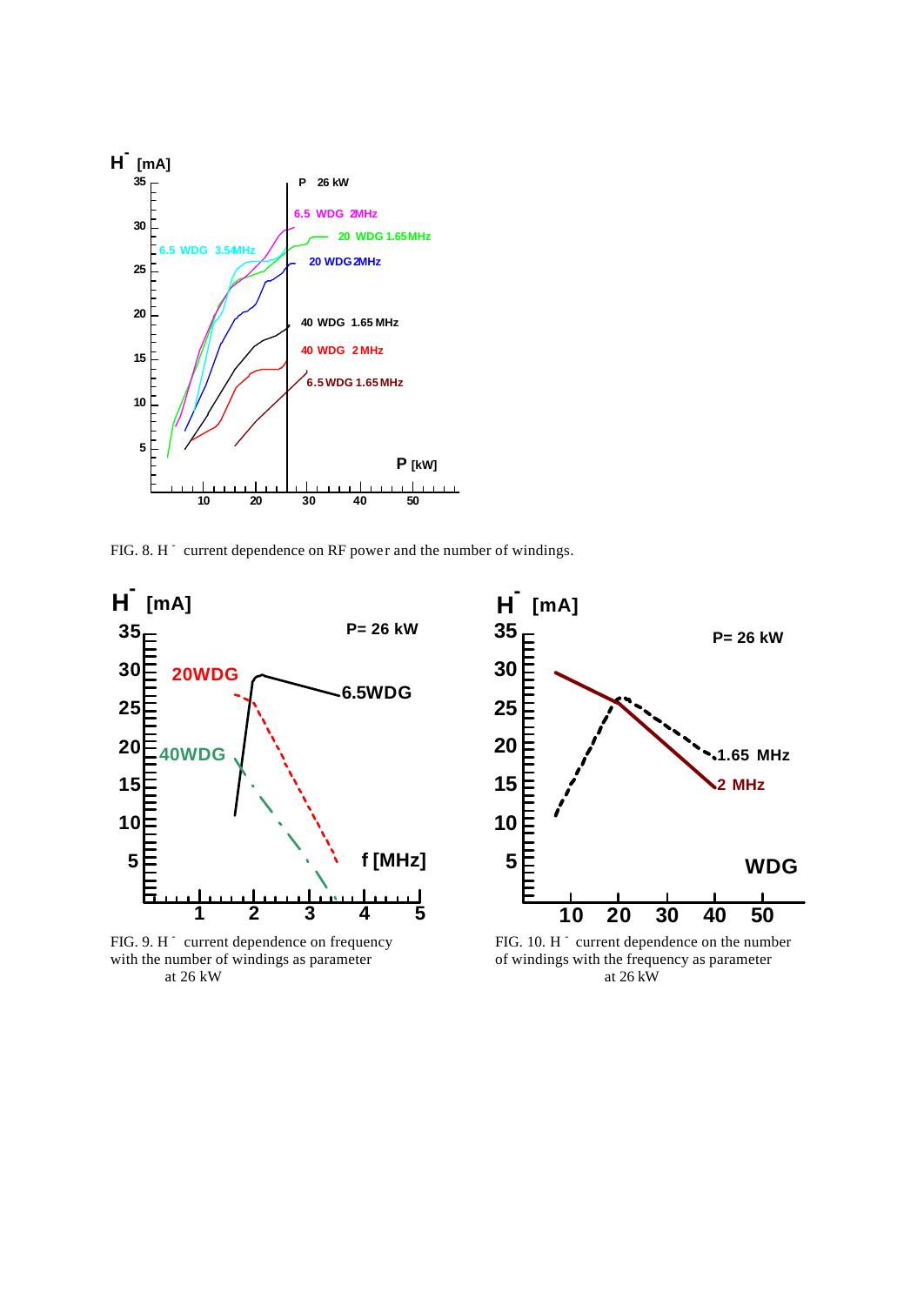



FIG. 11. H current at the source exit toroid and the electron current.

### Cooling section between discharge chamber and filter field

Cooling sections with the length of 0.5, 1, 1.5 and 2 cm were added between the discharge chamber and the filter field. The usual multi cusp field was kept. It turned out that the brightness= $I_H$  /εy can be increased with insertions for H  $\overline{I}$  currents higher than 40 mA. However the maximum of the  $H^{-}$  current is reduced.

## PHOTODETACHMENT MEASUREMENTS

Photodetachment measurements in order to measure the density of negative ions have been done as early as 1969 (11). First density measurements of H- are reported in 1979 (12). In the HERA source a modification of a technique with a cylindrical metal probe (langmuir probe) aligned parallel to a laser axis (13) was used. The details of the source are given in several papers (14),(15),(16).

### MEASUREMENT SET UP

The power applied at the RF coil of the HERA H  $^-$  source is pulsed. With a positive bias (U<sub>LP</sub>) of 5V close to saturation one draws an electron current to the tip of the probe. This current  $(I_{LP})$  is measured with a toroid (see Fig.12). The current signal is shown in Fig.13a. The affinity of the electron attached to the hydrogen atom is with 0.75eV very low (11). By photodetachment  $H + h v = H + e^-$  an increase in electron density is produced.



Figure 12: HERA RF source with mounted langmuir probe on the back side and a laser beam shooting through the extractor hole.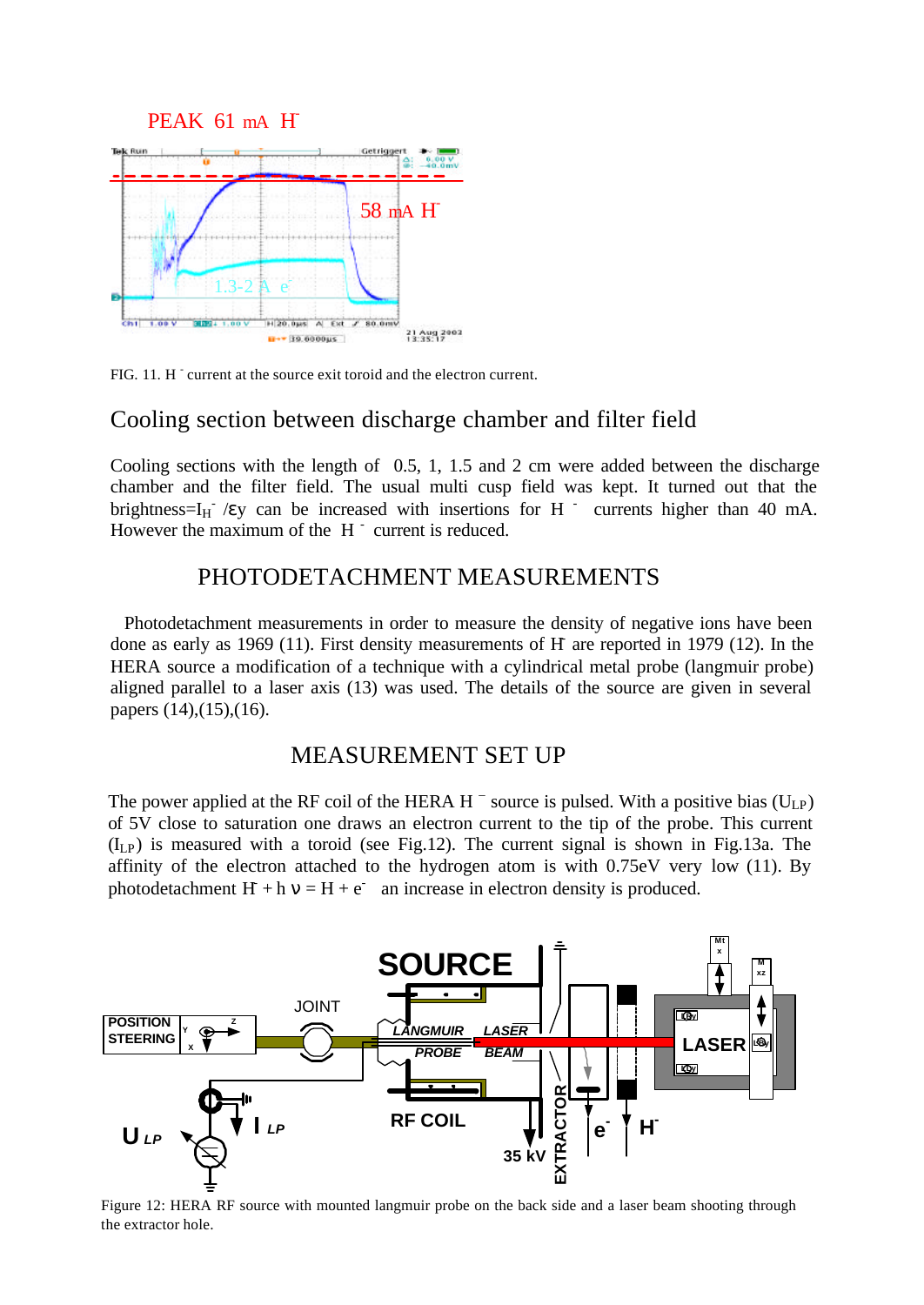To clearly interpret the signals it has to be made sure that no other photon processes like photoionisation take place. Fig. 13b shows the increase in electrons detected when a 9 nsec, 1064 nm puls of a Nd: YAG laser travels on the axis of the source. The maximum pulse energy of our laser was 650 mJ per pulse. The 8 mm  $\varnothing$  laser beam was compressed to 3mm  $\varnothing$ with an optical system.



Figure 13: Current pulse of the Langmuir probe  $(I_{LP})$  without laser beam (a) and with photo detached electrons (b).

The beam was dumped on the probe or on a ceramic dump surrounding the end of the probe. A set up where the laser beam is dumped outside of the source is given in (17). The probe tip and inner conductor are a molybdenum wire of  $0.4$  mm  $\varnothing$ . The center wire is shielded by a metal tube which is completely isolated from the plasma with sealed ceramic tubes (see Fig. 14).

Due to the environment there is noise on the signals in Fig. 13. By averaging over many pulses it was possible to get very stable values.



Figure 14: Ceramic shielded probe with tip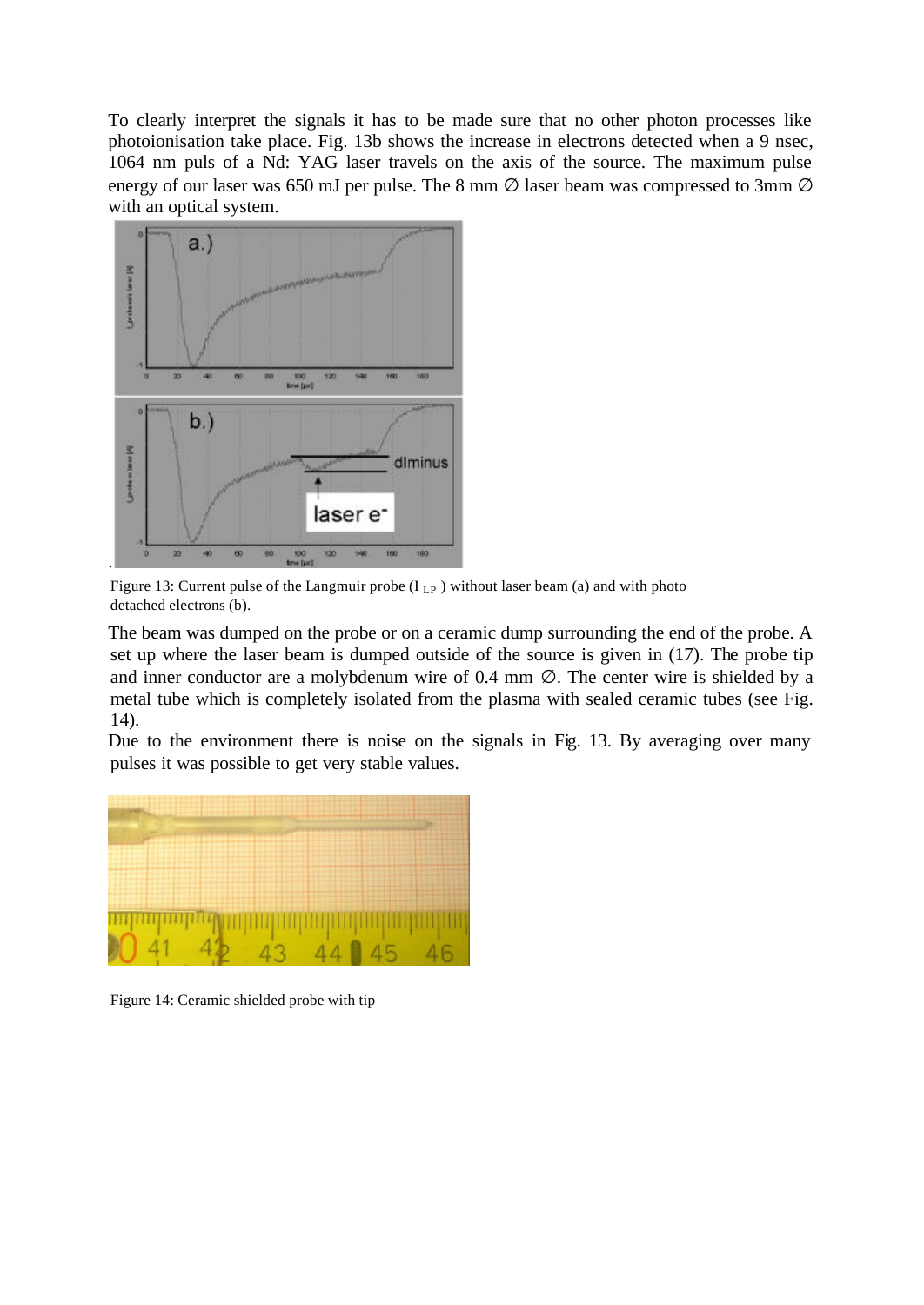We tried different ways (18) to detect the increase in the number of electrons due to the laser beam. First the signal without laser beam was subtracted from the signal with laser beam. It turned out that detecting in the same pulse the difference between maximum and the minimum before the laser starts delivers the same results.

The laser beam was fixed on axis of the source. The probe tip was moved step by step in rectangular planes perpendicular to the beam axis (see Fig. 12). The x and y movement is done by turning the probe in a joint the z motion by pulling the probe in and out. The movements in x, y and z are done with a three table system. A long bellow is used for transforming the movements into the vacuum.

The size of the planes over which measurements were done varied from 4mm x 4mm in the collar area to 10mm x 10mm in the RF coil range and had in the final part of the source a size of 6mm x 6mm. All measurements were done with a 0.5 mm step size. The z planes were measured in 5mm steps.

#### RESULTS

Fig. 15 gives a 3D sample presentation of typical H  $^-$  intensities measured on selected rectangular areas along the source.

It was possible to associate measurement patterns to different zones of the source. The H  $^{-}$ intensity (Nh ) is proportional to the additional electron current delivered due to the laser pulse . The Nh- measurements were taken along the central axis of the source in arbitrary units. Measurements were taken at 0 V and at 10 kV extractor gap voltage.

#### Strong Cusp Magnet Field Area

In the range between z=65mm and 95mm a strong multicusp field is present in the source. Only a small maximum was detected in an area of about 1.5mm times 1.5mm which is a factor 2 smaller than the laser beam diameter. Significant peaks with a Nh value around 1 were measured.

#### RF Field Area

Between z=100 mm and 130-140 mm a strong RF field is applied to the plasma. The cusp field is reduced and the dipole filter field starts only at the end of the range. One finds now laser produced electrons in a circle with 10mm diameter. A plateau is formed and in addition there are spikes. The spikes become more numerous when the acceleration voltage is applied. Apparently the freed electrons are accelerated by the RF field and this movement is modulated by the acceleration voltage. In this range a maximum Nh- value of 2.28 was found.

#### Filter Field Area (in front of the collar)

A dipole field is applied which has a maximum of about 20 mT at  $z=157$  mm and goes to zero in the middle of the acceleration gap. The plateau becomes lower which could be due to a reduced RF field. Just in front of the collar the size of the measurement plane was reduced in order to avoid damage. Here the H – densities were less than half the maximum values.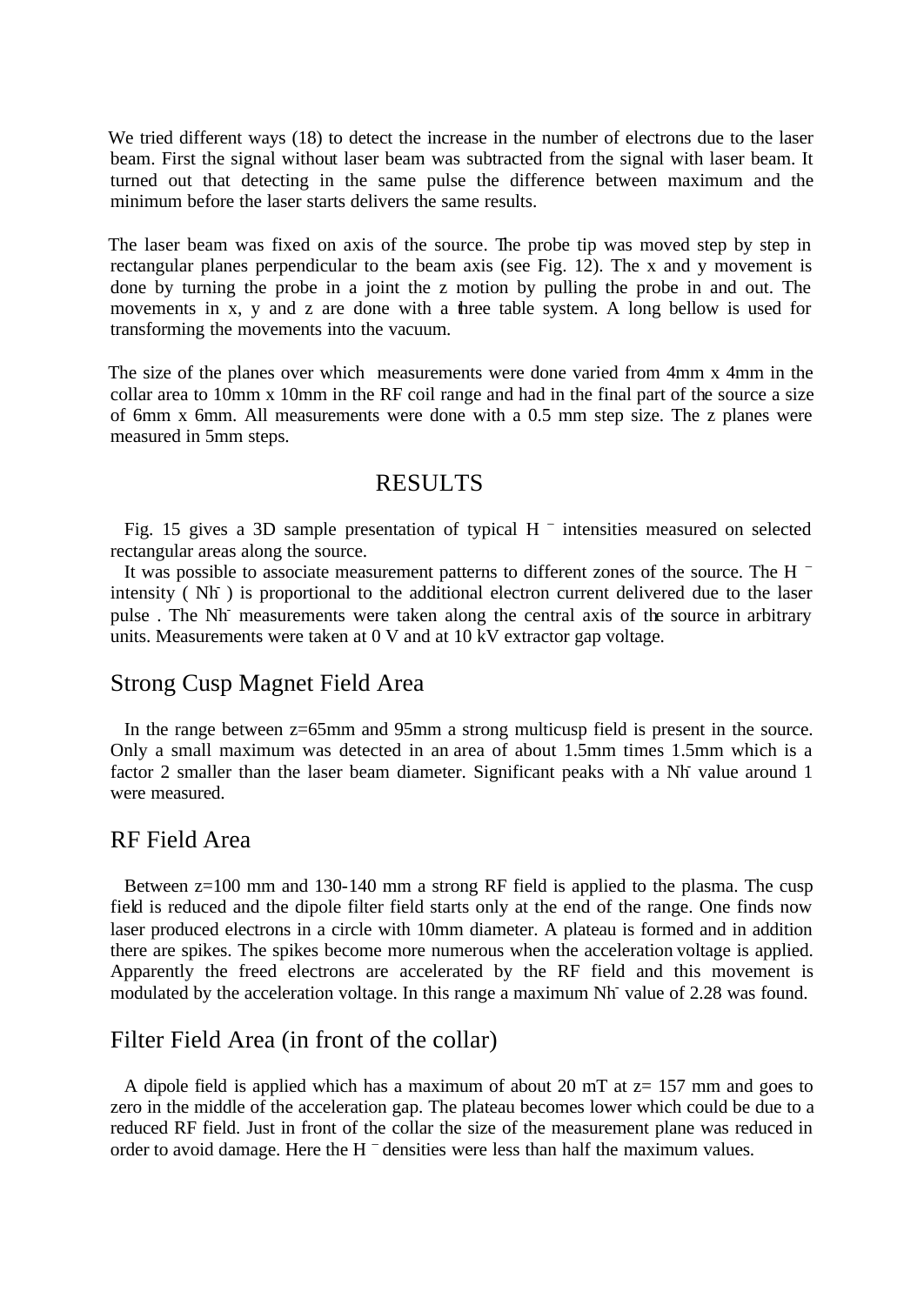

Figure 15: H <sup>-</sup> intensities along the source axis without extractor gap voltage (a.) and with 10 kV applied (b.). L marks the laser beam diameter.

#### Collar Area

In this region only one measurement was done without acceleration voltage due to sparking which occurred under high voltage. With the 6.5 mm plasma aperture the plasma density is here reduced. The H <sup>-</sup> density (Nh ) is only about 5% of the maximum values detected. In case of an applied acceleration field there would be a competition between the field from the probe tip and the accelerating field.

#### Acceleration Voltage (On/Off)

Contrary to expectations a large intensity change was found when an extraction voltage of 10 kV was applied. This difference is most obvious in the RF field area. The voltage was applied in the usual operation mode with extractor at ground and the source at high voltage. The mechanic for the probe was grounded and isolated from the probe and source bucket.

#### Alignment

In the strong cusp magnet field area the position of the maximum intensity varies only 0.5 mm, the step size. In the RF field area the variation is bigger and with HV applied many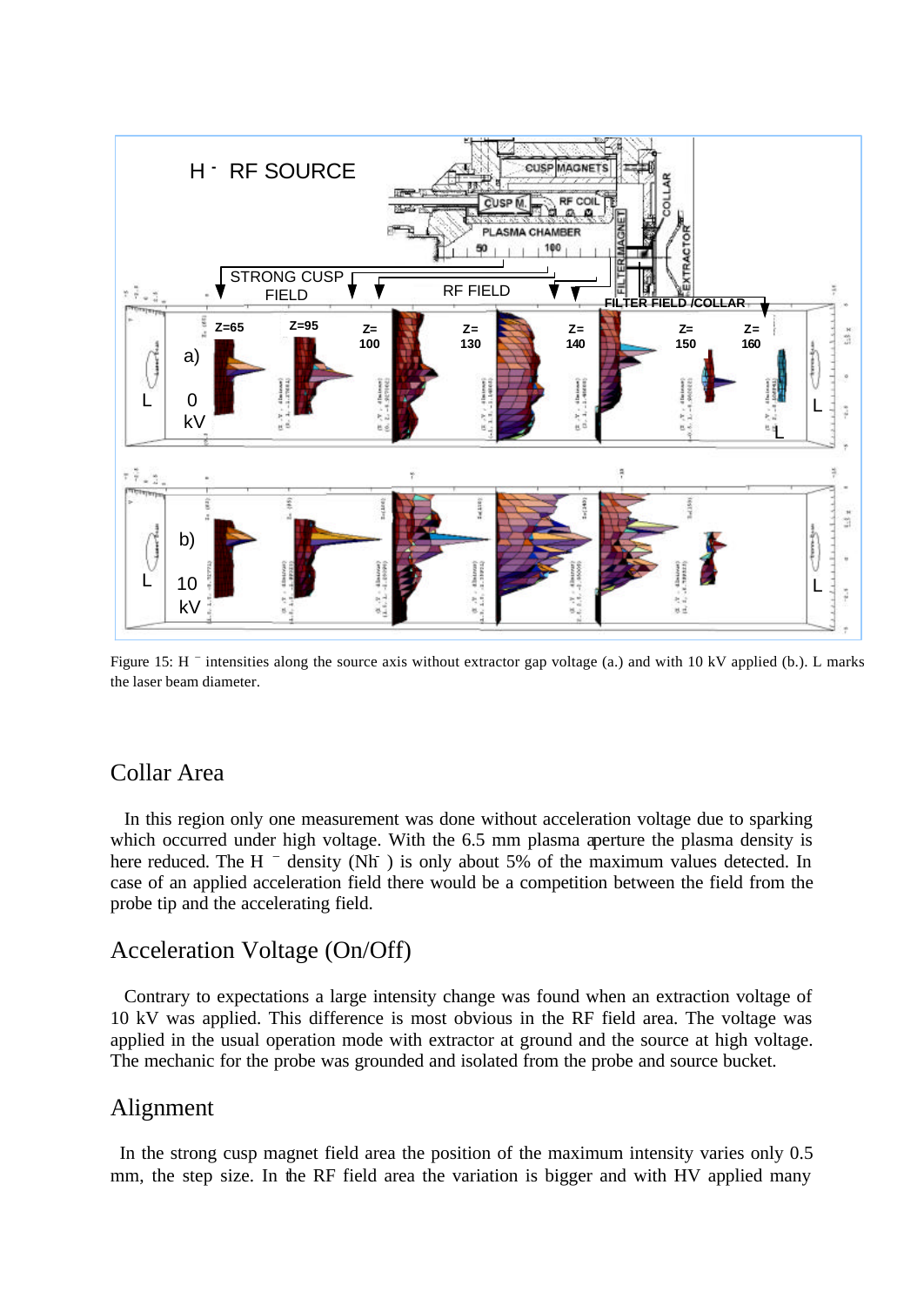peaks occur. In case of the filter field range without HV the adjustment was lost due to a power failure.

# PHOTODETACHMENT AND H- GENERATION UNCERTAINTY

The biased tip of the Langmuir probe collects the photodetached electrons which are seen as a local maximum within about 5 µsec (see Fig. 13). If there is a plasma potential with a gradient present or if there is an RF field there will be an uncertainty. Electrons detached in the 9 nsec laser light channel flash can be driven to the probe or away from the probe dependent on the plasma gradient. A contribution to the dIminus maximum will depend on distance of the electrons from the tip and their speed. A local maximum of the plama potential will collect additional electrons from all sides a gradient plasma mainly from lower side. A complicated plasma potential surface can result in very different pictures of the measured dIminus.

The field gradient due to the RF field has a similar effect. Dependent on the RF frequency the electrons will be moved several times back and fore before it hits the tip. As seen in Fig. 15 & 16 a transversal component is added to the picture in the area of high RF levels. In a low density plasma there is a strong effect of the extraction voltage on the plasma potential. Measurements of the HERA source showed only a small influence of the extraction voltage but a big one of the collar potential (16).

Uncertain is also were the measured H are produced if there is a plasma gradient or a RF field. They are also moved by these fields and within the pulse of 100 µsec there is plenty of time to redistribute.

The RF source, four distributions of photodetached electrons and the plasma potential are shown in Fig. 16. The photodetached electrons are concentrated were the plasma potential has its maximum. Photodetaced electrons and H-are moved to this spot by the voltage gradient.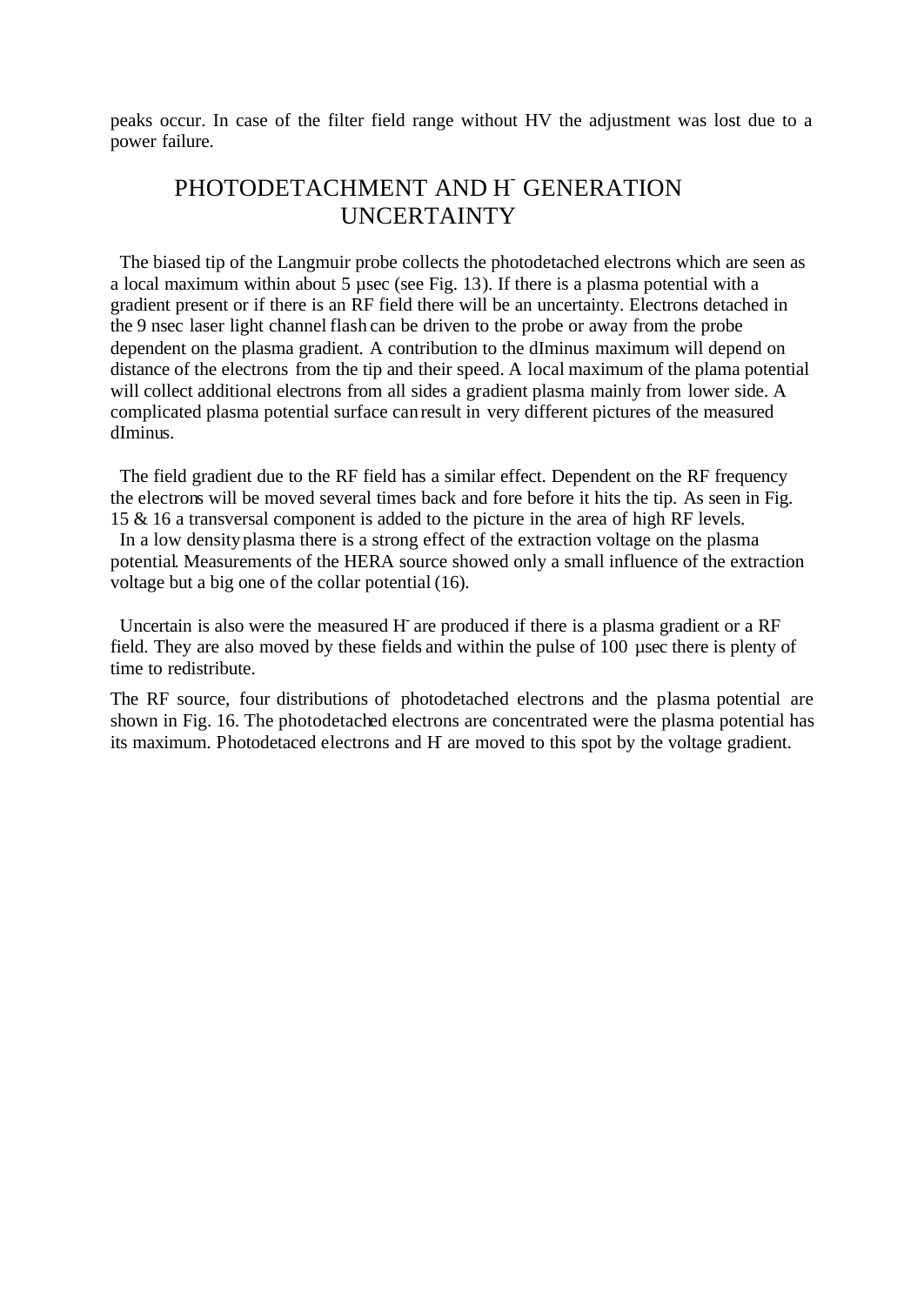

Figure 16: a) RF source b) Photodetached electrons c) Plasma potential . The photodetachment electrons are concentrated were the plasma potential has its maximum. photodetaced electrons and H-are moved to this spot by the voltage gradient.

#### **CONCLUSIONS**

Photodetachment measurements of the  $H^{-}$  ions show that the extraction voltage has an unexpected effect on the H  $^{-}$  distribution in the plasma. The photodetached electrons and the H – are strongly influenced by the different magnetic fields and the RF which is coupled into the source plasma which results in the shown plasma potential. A 20mm shift of the plasma potential maximum to the entrance of the collar should improve the H<sup>-</sup> distribution and lead to a higher extracted  $H^-$  current.